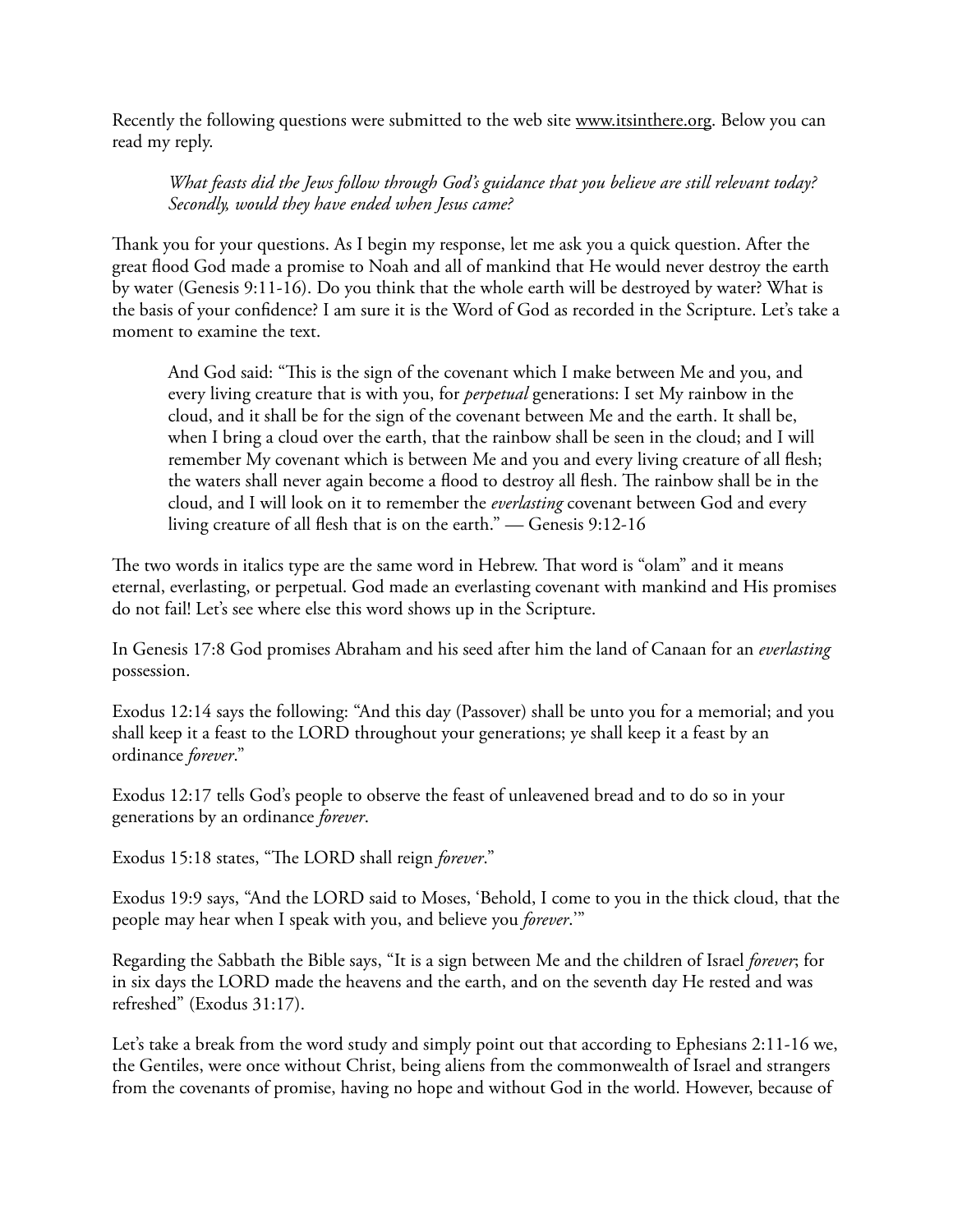the cross we are now considered one man. Therefore, the covenants with Israel do apply to those who are in Messiah. Now back to our study of the word "olam."

In Leviticus 16:29 the sons of Israel (of which you are a part) are to meet on the "Day of Atonement." For it says, "This shall be a statute *forever* for you: that in the seventh month, on the tenth day of the month, you shall afflict your souls and do no work at all, whether a native of your own country, or a stranger who dwells among you."

The next appointed time where we find the word "olam" is at Pentecost. "And you shall proclaim on the same day that it is a holy convocation to you. You shall do no customary work on it. It shall be a statute *forever* in all your dwellings throughout your generations" (Leviticus 23:21).

Regarding the Feast of Booths the Scripture says, "You shall keep it as a feast to the LORD for seven days in the year. It shall be a statute *forever* in your generations. You shall celebrate it in the seventh month" (Leviticus 23:41).

Let's view one last Scripture involving the word "olam." "One ordinance shall be for you of the assembly and for the stranger who dwells with you, an ordinance *forever* throughout your generations; as you are, so shall the stranger be before the LORD" (Numbers 15:15).

The point I am trying to make is simply this, the same God who put a rainbow in the sky to confirm his "olam" covenant with Noah is the same One who gave us His appointed times (Leviticus 23:1-44). These appointed times should be viewed as the blueprint of our Heavenly Father's plan for mankind. Below you will find a summary:

| <b>Appointed Time</b> | Occurs    | Symbolism                                                                                                                                      |
|-----------------------|-----------|------------------------------------------------------------------------------------------------------------------------------------------------|
| Sabbath Every         | $7th$ day | We acknowledge the Genesis<br>account of creation. It is a<br>picture of the coming 1,000<br>year Millennium rest.                             |
| Passover              | Spring    | A picture of the redemptive<br>work of Yeshua/Jesus.                                                                                           |
| Unleavened Bread      | Spring    | Messiah lived a sinless life.                                                                                                                  |
| <b>First Fruits</b>   | Spring    | Messiah was the first fruits of<br>the resurrection.                                                                                           |
| Pentecost             | Spring    | A picture of the Spirit of God<br>dwelling with men. (The very<br>thing God wanted to do at Mt.<br>Sinai, but the Hebrews were<br>too afraid.) |

All of these have been ful filled by Yeshua/Jesus. The Spring Feasts are a picture of the redemptive work of the Messiah. This does not mean that we no longer obey our Father's instructions. Look at it